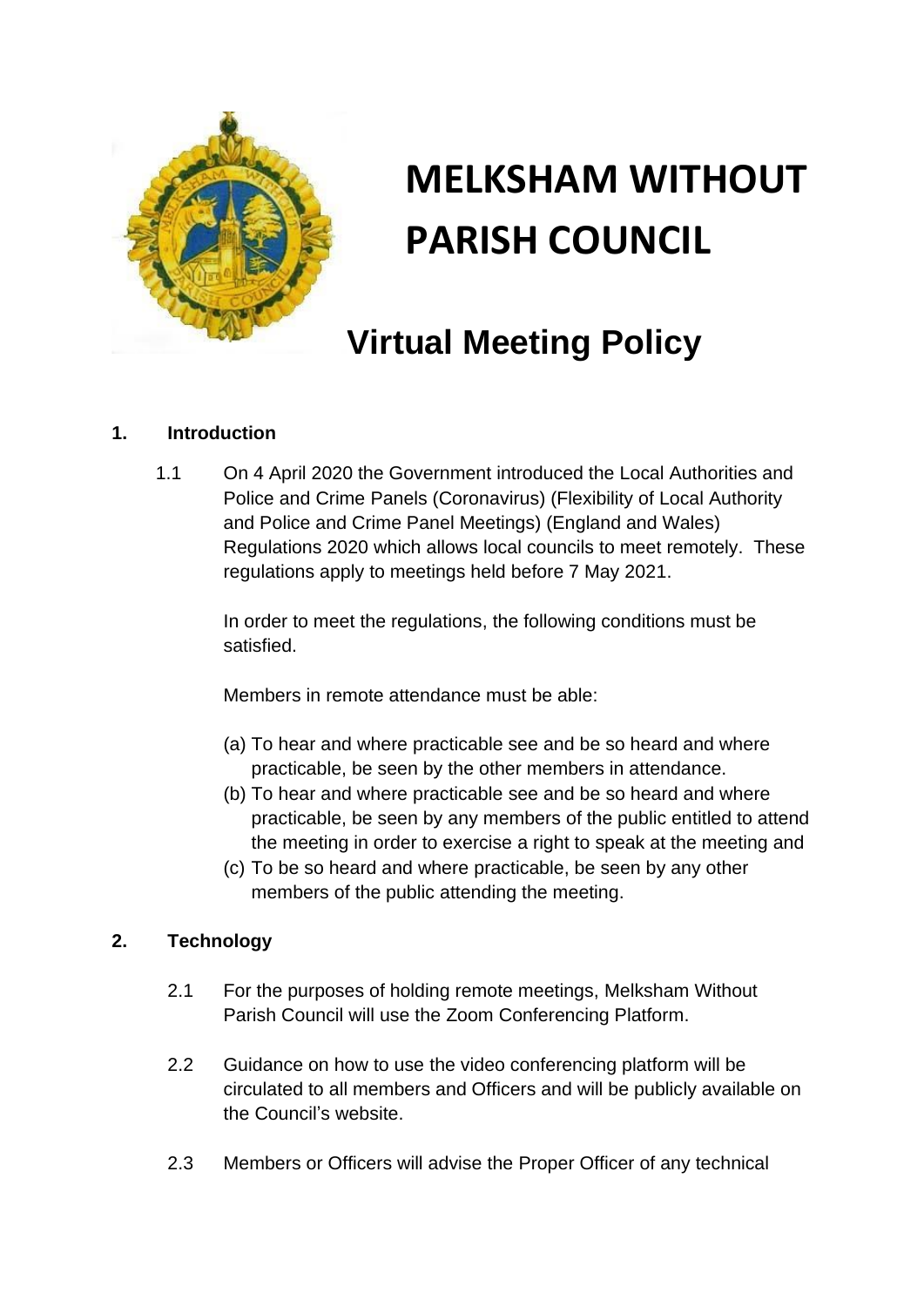issues relating to access to these meetings.

#### **3. Preparation for Meetings**

- 3.1 The meeting will be advertised on the Council's website and all members and Officers due to attend will be issued with a notice and agenda email. This will be within the usual timeframe for meeting notices.
- 3.2 Minutes will be taken in the usual way and displayed on the website. Minutes will be circulated after the meeting and signed once restrictions have been lifted.
- 3.3 Where a member is unable to attend a meeting, apologies will be submitted and received by the Proper Officer in the usual way.
- 3.4 The meetings will be open to the public and ways of accessing the meeting will be explained on the agenda (or on the meeting notice). who can access meetings using the link provided on the agenda.<sup>\*</sup>
- 3.5 Members of the public will be asked to contact the Clerk 30 minutes prior to the meeting to obtain the password code for the meeting.\*
- 3.6 The same standards of behaviour are applied to remote meetings as to physical meetings. All members are bound by the Council's Code of **Conduct**

Members, Officers and members of the public are asked to be patient with those who are less experienced in such meetings.

- 3.7 Members and Officers in attendance at the meeting are reminded to check the background of their video range, in order to ensure confidentiality, data protection and Code of Conduct requirements are met.
- 3.8 It is possible that technical issues may arise. It may be necessary for the host to request clarification or ask for dialogue to be repeated to make sure everyone can be heard and that they have the correct information for the minutes.
- 3.8 Those in attendance are asked to physically raise their hands when they wish to speak.
- 3.9 Where a Councillor has an interest in a matter and would normally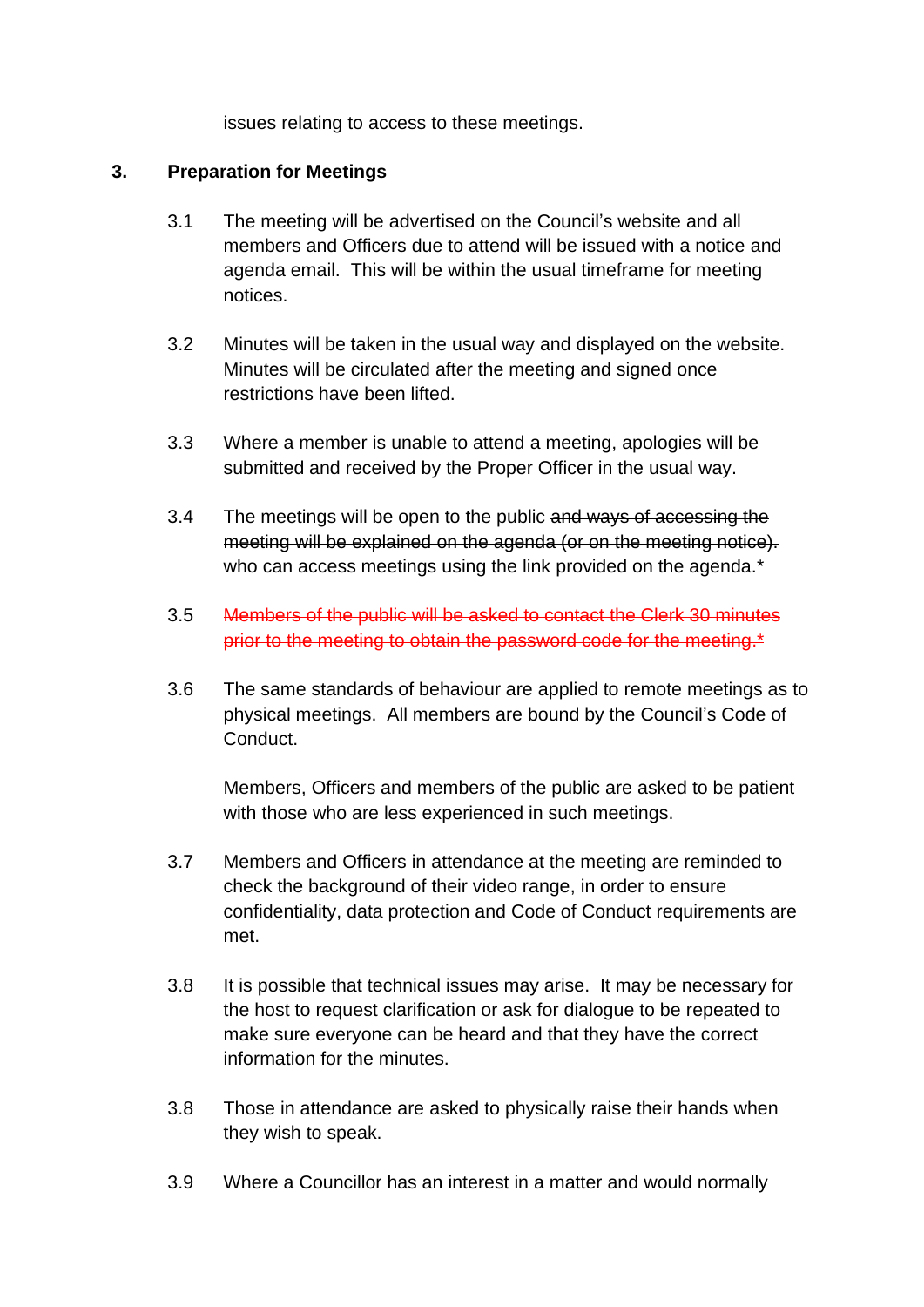leave a physical meeting, they will exit the meeting. They will either wait in the virtual 'waiting room' or leave completely and be advised by the Proper Officer when they can return to the meeting.

3.10 It may be necessary for members to prepare themselves for the meeting in a different way than usual. It may be necessary for them to familiarise themselves with the agenda and any reports beforehand making written notes where necessary.

#### **4. The Meeting**

- 4.1 The Proper Officer of the Council will set up and technically host the meeting. An email invitation, with an explanation of how to access the meeting will be sent to all members.
- 4.2 Councillors are asked to ensure they are in place with as little background noise as possible. Once checks have been carried out to ensure that everyone in attendance can be heard, all those in attendance are asked to 'mute' their microphones until such a time as they are ready to speak. This eliminates background and feedback, as well as ensures people are not talking over one another as there can sometimes be a time delay. Where this is not done, the host of the meeting may mute attendees.
- 4.3 Whilst the Proper Officer is hosting the meeting, it will be chaired in the usual manner. There is a possibility that there will be more input from the Proper Officer than is usual, given that it is possible that the Chair will not be able to use the computer video function and look at the agenda and/or supporting papers at the same time.
- 4.4 The meeting will be recorded in the normal way, but also via the video conferencing platform itself. This is to aid the writing of minutes in a situation where the minute taker is involved with technical aspects of the meeting as well as for openness and transparency.
- 4.5 Recordings of meetings are also available via Youtube for those who wish to view proceedings are their leisure and will be available removed from the platform once the minutes have been approved and uploaded to the Council's website.
- 4.6 If a vote is required, those attending will be asked to state their preference vocally when asked.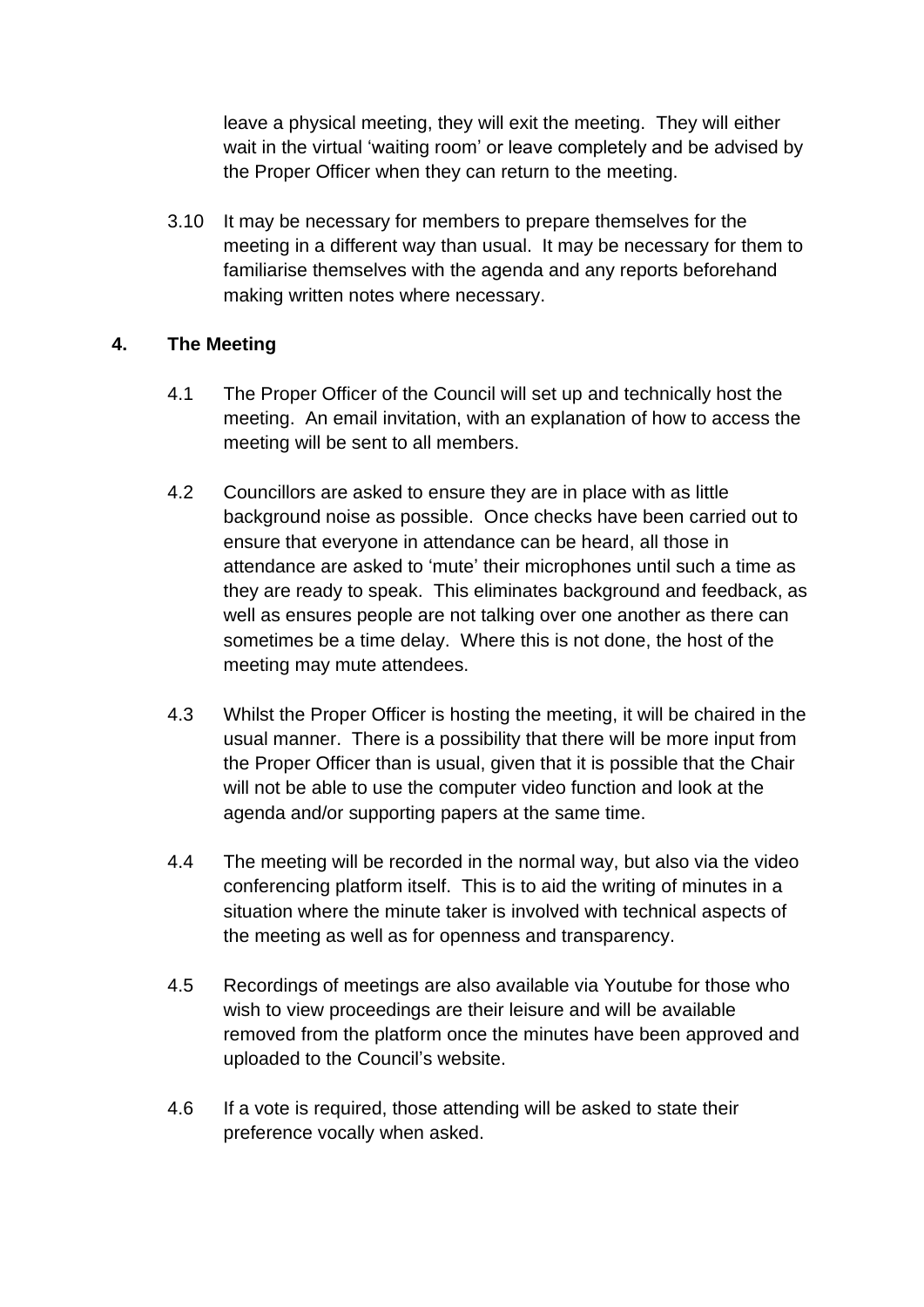4.7 If you have difficulty hearing or being heard throughout the meeting, you are asked to advise the Property Officer via the text 'chat' function. Please be aware that this can be seen by everyone in attendance.

# **5. Public Participation**

- 5.1 The Notice will invite the public to attend and will include information of how to register to access meetings. Members of the public will be asked to contact the Clerk 30 minutes prior to the meeting to obtain the password code for the meeting.\* with agendas including a link to the meeting.
- 5.2 The usual public participation session will take place. Members of the public are reminded that the Council cannot make any decisions on matters that do not appear on the agenda. If members of the public have questions about matters not on the agenda, they are requested to contact the Council outside of the meeting.
- 5.3 The meeting host may remove anyone from the meeting who is being intentionally disruptive, using offensive language or incessantly interrupting the meeting proceedings.

## **6. Relation to other policies and procedures**

- 6.1 The Proper Officer will ensure that data protection requirements are followed when organising remote meetings.
- 6.2 Members of the Council and members of the public are asked to ensure that they do not breach the General Data Protection Regulations (GDPR) and general confidentiality when they contribute to the meeting.

Approved and adopted by Full Council on 6 July 2020 (Min 006/20)

\***On 3 August the National Association of Local Councils (NALC) Issued a new briefing following an amendment to The Local Authorities and Police and Crime Panels (Coronavirus) (Flexibility of Local Authority and Police and Crime panel Meetings) (England and Wales) Regulations 2020 which came into effect on 1 August 2020 and relating to publics of the public attending meetings as follows:**